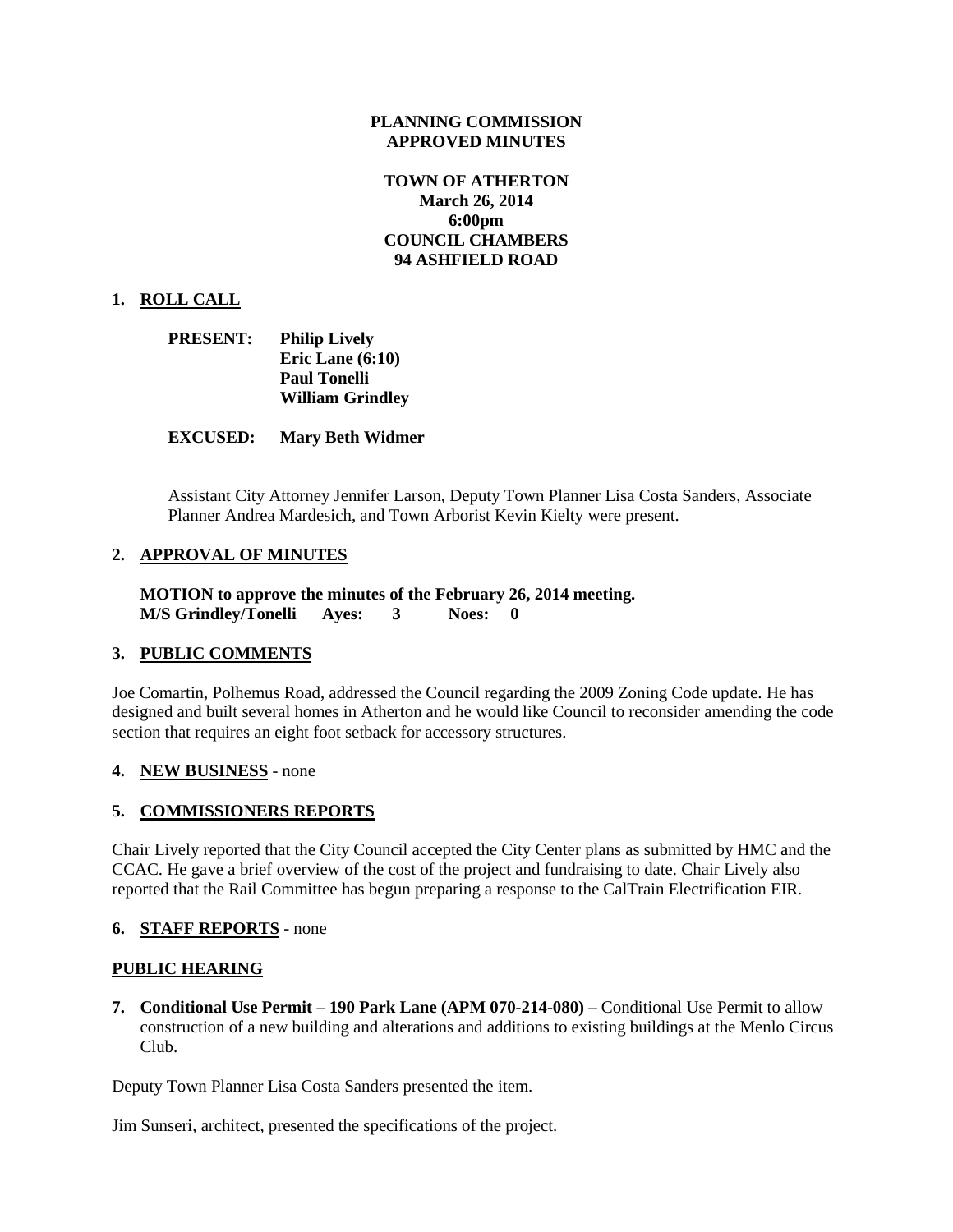Commissioner Lane asked about the anticipated increase in traffic associated with the project. Jim Sunseri responded that there might be a slight increase in traffic during construction. Commissioner Lane is concerned with the ingress and egress of the parking lot and the amount of parking available.

Commissioner Grindley expressed concern about the chlorine being stored in the same structure that houses the children's changing room. Commissioner Grindley also confirmed with staff that both the Atherton Building Department and the San Mateo County Health Department have jurisdiction over the pool.

Chair Lively suggested that the greatest traffic impact will be associated with the pool demolition. He asked about the proposed dirt haul route. Jim Sunseri explained that this is under the purview of the contractor. Deputy Town Planner suggested a condition be added whereby the Building Official has approval over the dirt haul route and it will need to be approved by the building official.

## OPEN PUBLIC HEARING

## CLOSE PUBLIC HEARING

Commissioner Lane expressed concern about the parking issue.

Commissioner Tonelli also expressed concern about the parking issue on the site. He agreed with the suggestion by Commissioner Grindley regarding the changing room and its proximity to the storage of chlorine.

Commissioner Grindley suggested that a condition be added that the project must comply with health and safety codes in regards to the proximity of children's changing rooms to chlorine and other pool sanitization operations.

Chair Lively asked if the Planning Commission should consider putting a cap on membership as part of the Conditional Use Permit as has occurred with the private schools. Deputy Town Planner Lisa Costa Sanders explained that the cap on enrollment imposed on the schools was a response to traffic as a mitigation measure. In order to impose a cap on membership, a reason would be needed.

**MOTION that the Planning Commission adopt the findings enumerated in the Staff Report for the reasons noted above and approve the Conditional Use Permit to allow for the development of a new building and additions to existing buildings at the Menlo Circus Club at 190 Park Lane subject to the conditions listed in the draft Conditional Use Permit and the additional condition that all health and safety measures are complied with in regards to chlorine and the children's changing area.**

## **M/S Lane/Grindley Ayes: 4 Noes: 0**

*Findings:*

- *1. The proposed use is consistent with the general plan and all applicable zoning code provisions;*
- *2. The establishment, maintenance, or operation of the use applied for will not, under the circumstances of the particular case (location, size, design, and operating characteristics) be detrimental to the health, safety, peace, morals, comfort, or general welfare of persons residing or working in the neighborhood of such use, or the general welfare of the town.;*

Chair Lively noted the 10-day appeal period.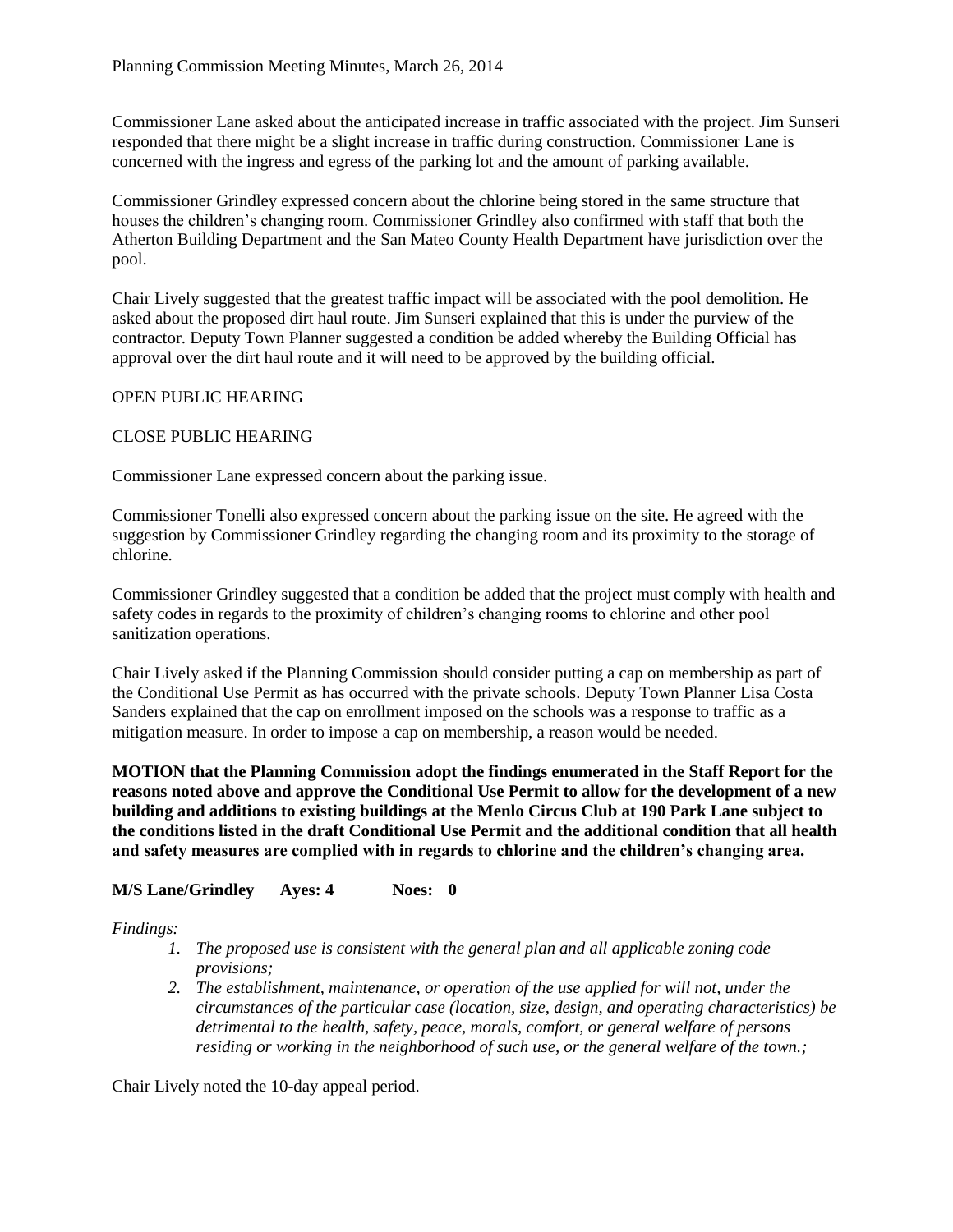8. **Special Structures Permit – 76 Ridgeview Drive (APN 073-181-450) –** Special Structures Permit to allow retaining walls be taller than 6' and a Special Structure Permit to allow a basement to be extend beyond the footprint of the first floor of the main residence.

Associate Planner Andrea Mardesich presented the item.

Greg Mottola and Joe DiNapoli, architects, gave an overview of the project.

Commissioner Grindley asked about the geotechnical aspects of the project. Mr. Mottola answered that a full soils report was done and is guiding the foundation work. Commissioner Grindley asked if the cut and fill is balanced and Mr. Mottola answered in the affirmative.

Chair Lively expressed some concerns about the soil.

Commissioner Lane asked about drainage on the site. Mr. DiNapoli answered that there will be multiple retention tanks on the site and they are working with a structural engineer. Commissioner Lane asked where the water will go. Mr. DiNapoli answered that it will percolate back into the soil.

Commissioner Lane expressed concern with how construction trucks will get in and out of the site since the road is steep and narrow. He suggested that there will be a lot of logistics to make the neighborhood comfortable.

Chair Lively asked if the ratio of excavation to fill is one to one. Mr. Mottola is not sure at this point but added that the material to be hauled away will be minimal.

## OPEN PUBLIC HEARING

Regina Casper, Ridgeview Road, expressed concern about the construction trucks given the steep and narrow nature of the road. Additionally, she expressed concern that she was not notified about the demolition going on at the site.

## CLOSE PUBLIC HEARING

Chair Lively stated that the Town does not have a requirement to notice for demolition or construction. Deputy Town Planner Lisa Costa Sanders confirmed that the requirement to notice for those circumstances is not in the municipal code.

**MOTION that the Planning Commission approve the Special Structures Permit at 76 Ridgeview Drive based on the findings and for the reasons enumerated in the staff report, subject to the conditions listed in the draft Special Structures Permit to allow a basement outside of the footprint of the first floor.** 

**MOTION that the Planning Commission approve the Special Structures Permit at 76 Ridgeview Drive based on the findings and for the reasons enumerated in the staff report, subject to the conditions listed in the draft Special Structures Permit to allow the construction of a sunken patio with retaining walls greater than 6' in height at the rear of the yard.**

**M/S Grindley/Tonelli Ayes: 3 Noes: 1 (Lane)**

*Findings:*

*1. The proposed building or structure will not negatively impact neighboring properties with respect to privacy and view.*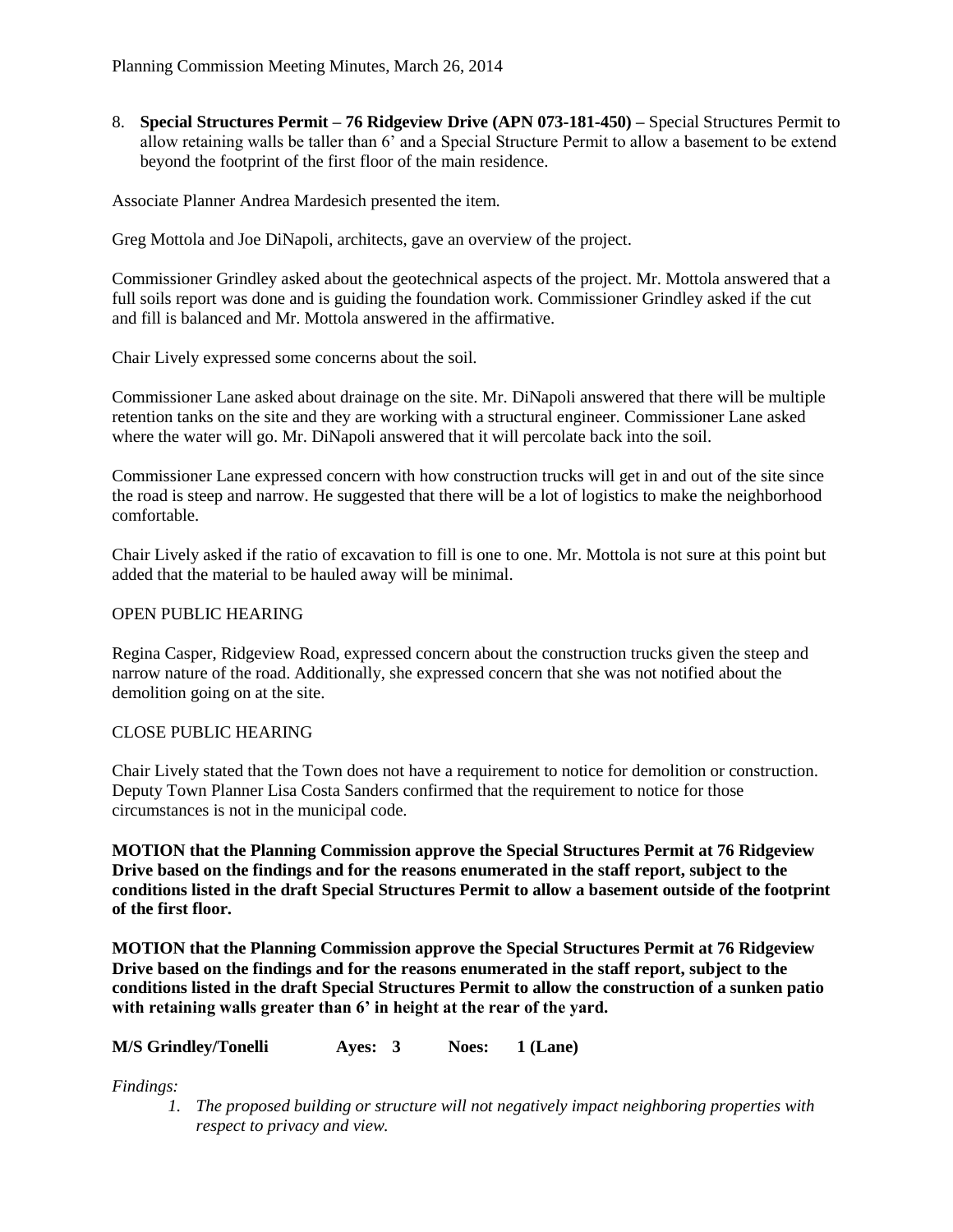*2. The proposed building or structure complies with other development standards, restrictions, or limitations for the proposed building or structure, such as height and landscaping screening.*

Chair Lively noted the 10-day appeal period.

**9. Heritage Tree Removal Permit – 228 Atherton Avenue (APN 070-040-410) –** Heritage Tree Removal Permit to allow the removal of one Heritage Swamp Cypress Tree.

Associate Planner Andrea Mardesich presented the item.

Town Arborist Kevin Kielty reported on the tree. He noted poor crotch formation of the tree. He also noted that the tree is unique; it is the only one of its species in Atherton. Kevin Kielty recommended cabling the tree.

Commissioner Lane asked if cabling is to prevent the tree from failing. Town Arborist Kevin Kielty answered in the affirmative and added that heavier than normal pruning is recommended.

Chair Lively asked if cabling can lead to failure. Town Arborist Kevin Kielty answered that cabling can last twenty years but it does not guarantee a tree will not fail.

William Mungall, landscape architect for the project, spoke and noted that the applicant has neighborhood support for the removal of the tree. He added that the tree will be replaced with an approximately 108" box olive tree. He added that six major limbs have come down and he sees this as a life and safety issue.

Michael Young, Urban Tree Management, gave his assessment and noted that the tree has a history of failures and has two or three co-dominant limbs.

Commissioner Lane asked Mr. Young his opinion about cabling the tree. Mr. Young answered that it is useful in reducing several limbs that are hazardous but they can't all be cabled. He noted that cabling will reduce but not eliminate the hazard.

Commissioner Tonelli asked for clarification of the two arborists' reports. Both arborists were in agreement on the assessment of the tree.

The property owner spoke and noted his concern about the safety issue of the tree.

Commissioner Grindley found the uncovering of new failures to be suspect. He reiterated the Atherton Municipal Code position on protecting the Town's trees.

Commissioner Tonelli respects the Town's position but would be in favor of removal.

Commissioner Lane is bothered by the safety issue associated with the failures. He is inclined to approve removal. He would like to see it replaced with a tree of similar significance.

Chair Lively would support removal.

**MOTION that the Planning Commission find that the proposed removal of one heritage Swamp Cypress tree at 228 Atherton Avenue would not be contrary to the purpose and intent of the General Plan and that the tree be replaced by a significant tree as approved by the Town Arborist.**

**M/S Lane/Tonelli Ayes: 3 Noes: 1 (Grindley)**